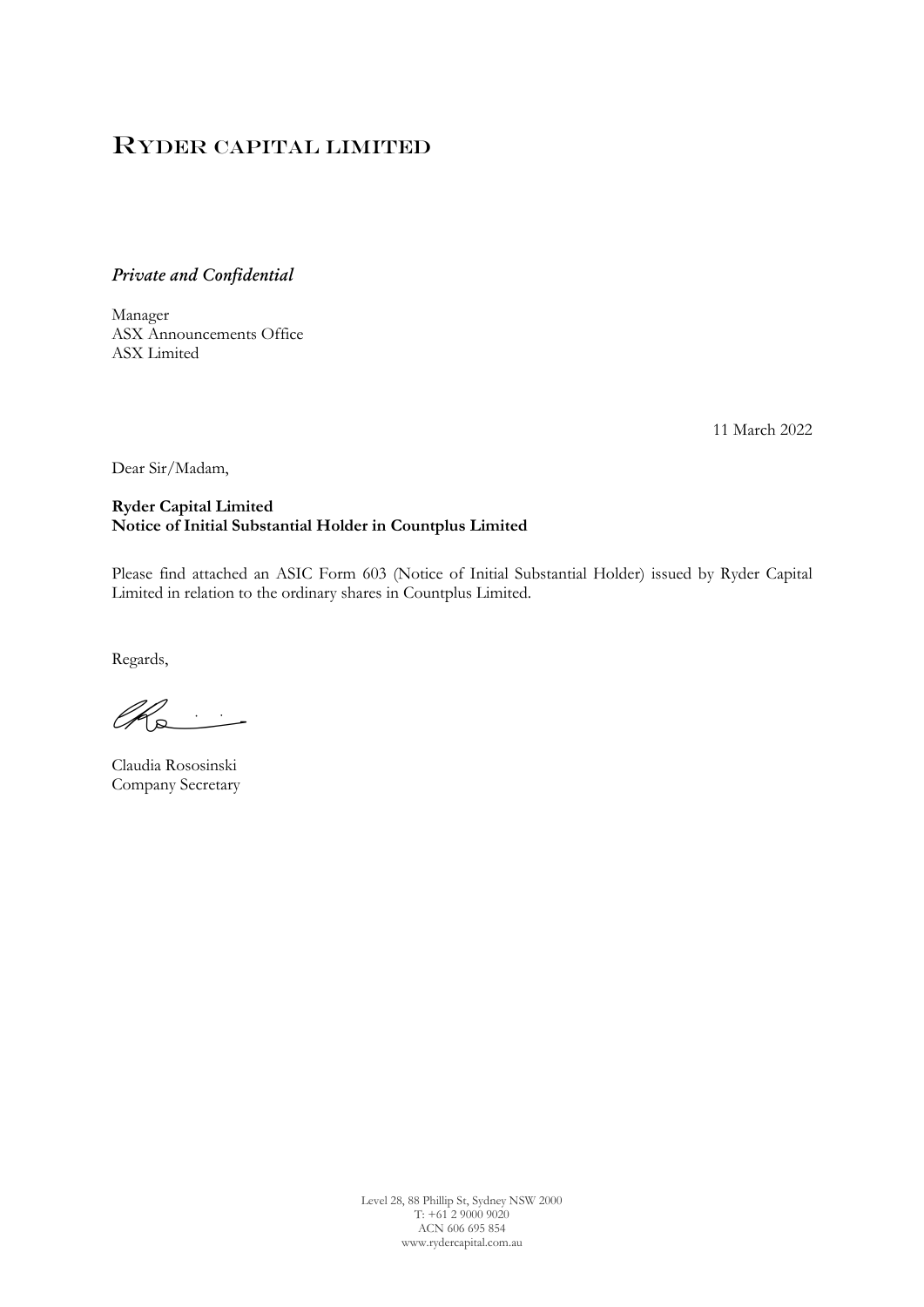## **Form 603 Corporations Act 2001**

**Section 671B**

# **Notice of initial substantial holder**

| To Company Name/Scheme<br><b>ACN/ARSN</b> | <b>COUNTPLUS LIMITED</b><br>126 990 832 |  |
|-------------------------------------------|-----------------------------------------|--|
| $\mathbf{1}$ .                            |                                         |  |
| Name                                      | <b>RYDER CAPITAL LIMITED</b>            |  |
| ACN/ARSN (if applicable)                  | 606 695 854                             |  |
| The holder became a substantial holder on | <b>11 MARCH 2022</b>                    |  |

#### **2. Details of voting power**

The total number of votes attached to all the voting shares in the company or voting interests in the scheme that the substantial holder or an associate (2) had a relevant interest (3) in on the date the substantial holder became a substantial holder are as follows:

| Class<br>; of securities<br>14 | securities<br>Number<br>nt | Person's<br>Votes (5) | (6)<br>power<br>otina/ |
|--------------------------------|----------------------------|-----------------------|------------------------|
| ORD                            | 702.592                    | .702.592              | 6.74%                  |

#### **3. Details of relevant interests**

The nature of the relevant interest the substantial holder or an associate had in the following voting securities on the date the substantial holder became a substantial holder are as follows:

| Holder of relevant interest                 | Nature of relevant interest (7) | Class and number of securities |
|---------------------------------------------|---------------------------------|--------------------------------|
| <b>Ryder Capital Ltd</b><br>ACN 606 695 854 | Direct interest                 | ORD:<br>7.702.592              |
|                                             |                                 |                                |

### **4. Details of present registered holders**

The persons registered as holders of the securities referred to in paragraph 3 above are as follows:

| Holder of relevant<br>interest | Registered holder of<br>securities | Person entitled to be<br>registered as holder (8) | Class and number<br>of securities |
|--------------------------------|------------------------------------|---------------------------------------------------|-----------------------------------|
| <b>Ryder Capital Ltd</b>       | <b>Ryder Capital Ltd</b>           | <b>Ryder Capital Ltd</b>                          | ORD: 7.702.592                    |

# **5. Consideration**

The consideration paid for each relevant interest referred to in paragraph 3 above, and acquired in the four months prior to the day that the substantial holder became a substantial holder is as follows:

| Holder of relevant<br>interest | Date of acquisition | Consideration (9) | Class and number<br>of securities |
|--------------------------------|---------------------|-------------------|-----------------------------------|
|                                |                     | Cash              |                                   |
| Ryder Capital Ltd              | 09 March 2022       | \$1,490,454.84    | ORD: 2,037,542                    |
| <b>Ryder Capital Ltd</b>       | 01 March 2022       | \$901,845.00      | ORD:1,200,000                     |
| <b>Ryder Capital Ltd</b>       | 28 February 2022    | \$375,768.75      | ORD: 500,000                      |
| Ryder Capital Ltd              | 25 February 2022    | \$375,768.75      | ORD: 500,000                      |
| Ryder Capital Ltd              | 21 February 2022    | \$155,317.75      | ORD: 200,000                      |
| <b>Ryder Capital Ltd</b>       | 21 February 2022    | \$26,342.33       | ORD: 34,864                       |
| <b>Ryder Capital Ltd</b>       | 18 February 2022    | \$52,638.67       | ORD: 70,631                       |
| <b>Ryder Capital Ltd</b>       | 21 December 2021    | \$202,699.10      | ORD: 212,931                      |